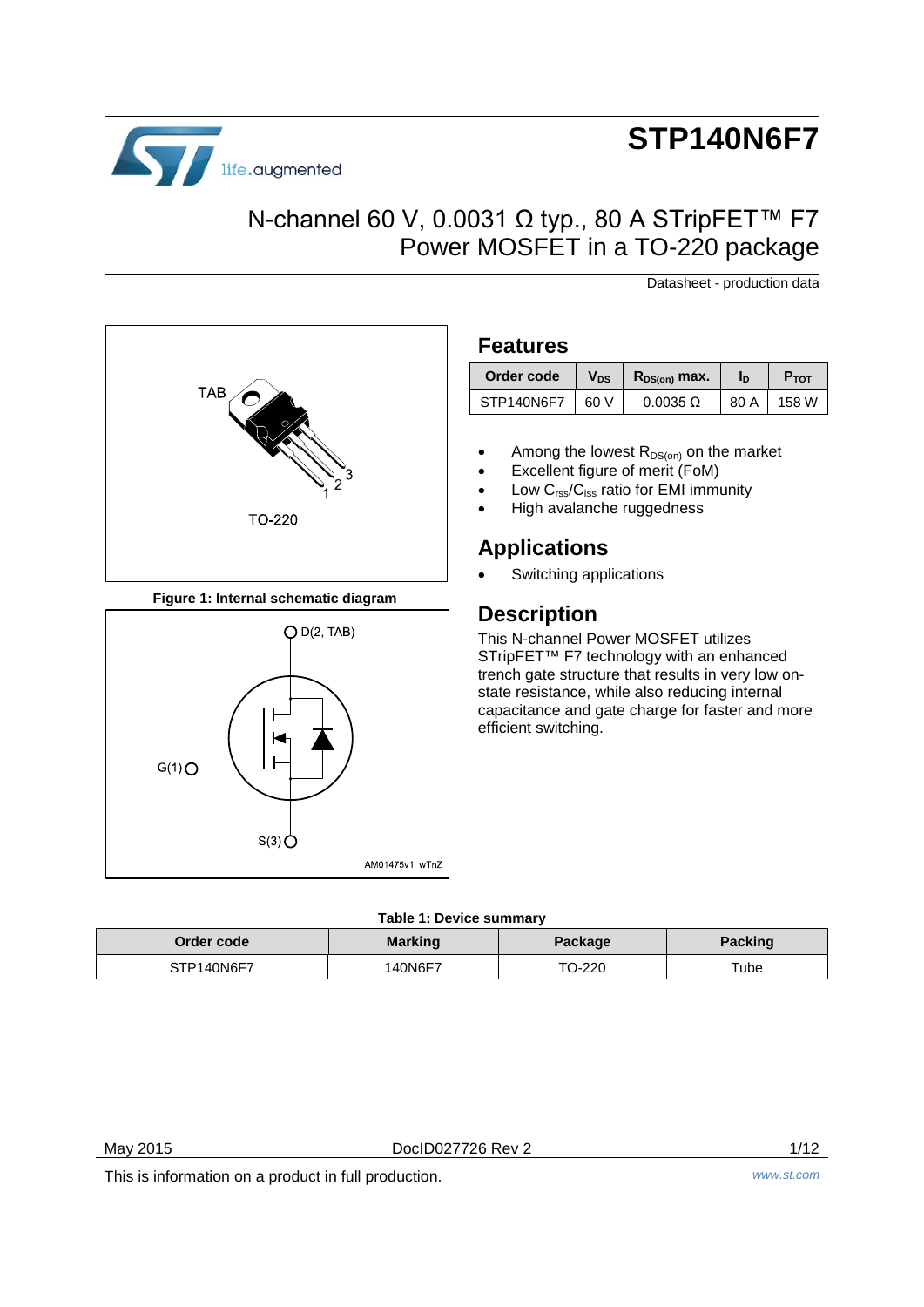## **Contents**

| $1 \quad$               |  |  |
|-------------------------|--|--|
| 2 <sup>1</sup>          |  |  |
|                         |  |  |
| 3 <sup>1</sup>          |  |  |
| $\overline{\mathbf{4}}$ |  |  |
|                         |  |  |
| $5\phantom{.0}$         |  |  |

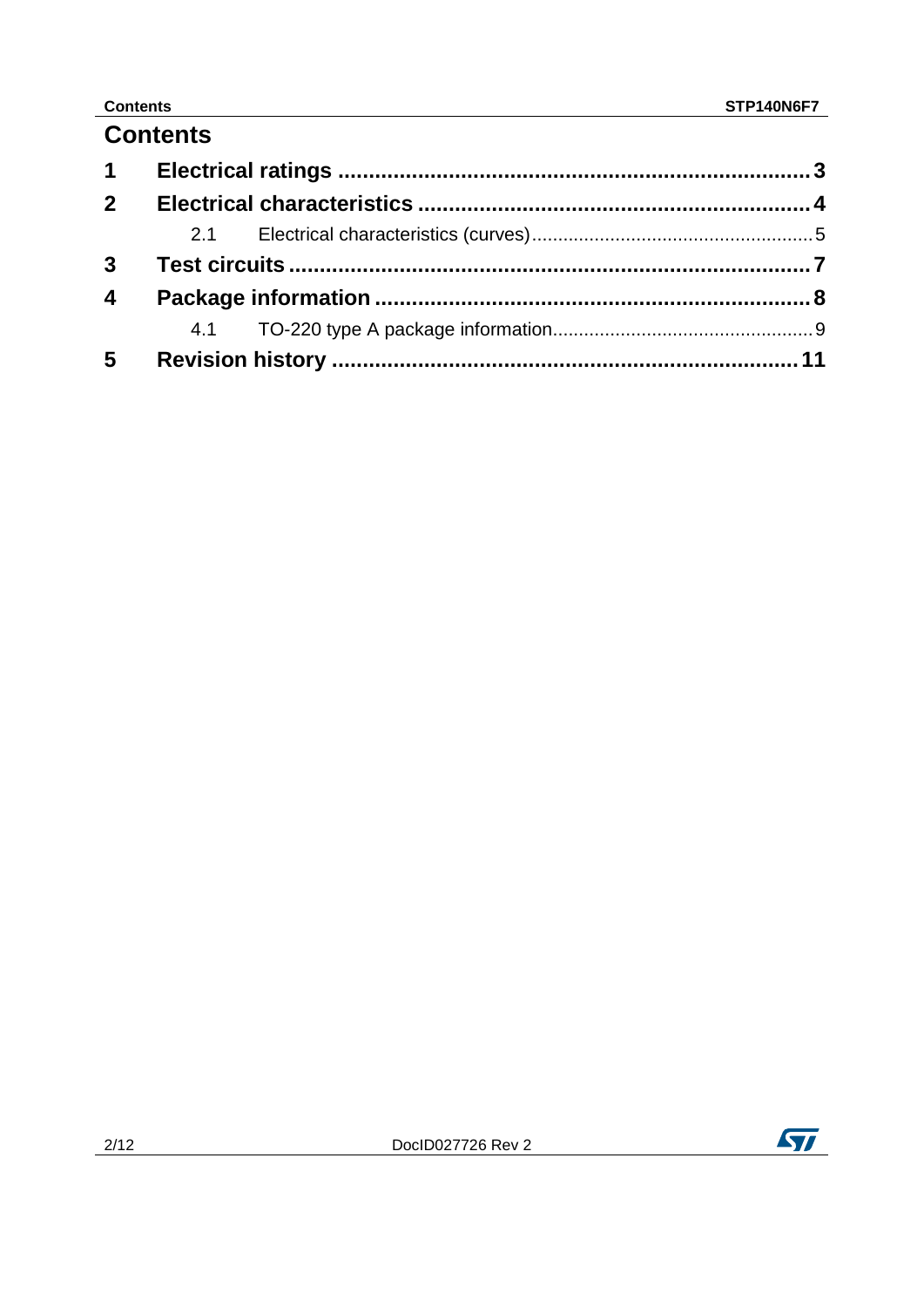## **1 Electrical ratings**

**Table 2: Absolute maximum ratings**

<span id="page-2-0"></span>

| <b>Symbol</b>                  | <b>Parameter</b>                                                     | Value | Unit |  |
|--------------------------------|----------------------------------------------------------------------|-------|------|--|
| $V_{DS}$                       | Drain-source voltage                                                 | 60    | V    |  |
| $V_{GS}$                       | Gate-source voltage                                                  | ±20   | V    |  |
| $I_D^{(1)}$                    | Drain current (continuous) at $T_{\text{case}} = 25 \text{ °C}$      | 80    | A    |  |
|                                | Drain current (continuous) at $T_{\text{case}} = 100 \text{ °C}$     | 80    |      |  |
| I <sub>DM</sub> <sup>(2)</sup> | Drain current (pulsed)                                               | 320   | A    |  |
| $P_{TOT}$                      | Total dissipation at $T_{\text{case}} = 25 \text{ }^{\circ}\text{C}$ | 158   | W    |  |
| $E_{AS}^{(3)}$                 | Single pulse avalanche energy                                        | 160   | mJ   |  |
| $T_{\text{stg}}$               | Storage temperature<br>$-55$ to 175                                  |       | °C   |  |
| T <sub>i</sub>                 | Maximum junction temperature                                         | 175   |      |  |

#### **Notes:**

<span id="page-2-1"></span> $(1)$  Current is limited by package.

<span id="page-2-2"></span> $(2)$  Pulse width is limited by safe operating area.

<span id="page-2-3"></span><sup>(3)</sup> Starting T<sub>j</sub> = 25°C,  $I_D$  = 40 A,  $V_{DD}$  = 30 V.

#### **Table 3: Thermal data**

| <b>Symbol</b>        | <b>Parameter</b>                            | Value | Unit |
|----------------------|---------------------------------------------|-------|------|
| $R_{\rm thi-case}$   | Thermal resistance junction-case            | 0.95  |      |
| $R_{\text{thi-amb}}$ | Thermal resistance junction-ambient<br>62.5 |       | °C∕W |

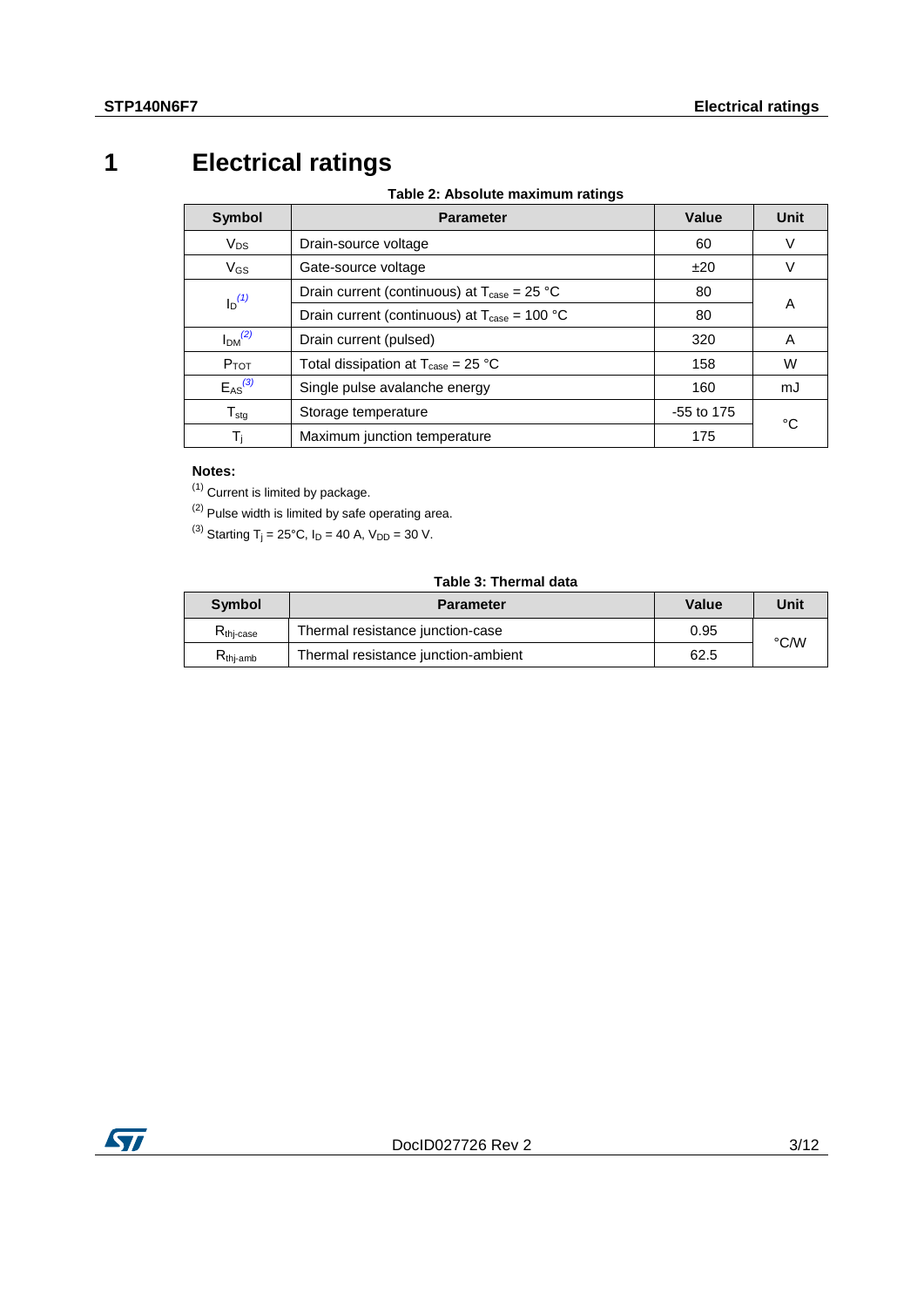## **2 Electrical characteristics**

<span id="page-3-0"></span> $(T_{\text{case}} = 25 \text{ °C}$  unless otherwise specified)

| <b>Table 4: Static</b>  |                                       |                                                                        |                |        |        |             |
|-------------------------|---------------------------------------|------------------------------------------------------------------------|----------------|--------|--------|-------------|
| <b>Symbol</b>           | <b>Parameter</b>                      | <b>Test conditions</b>                                                 | Min.           | Typ.   | Max.   | <b>Unit</b> |
| $V_{(BR)DSS}$           | Drain-source breakdown<br>voltage     | $V_{GS} = 0$ V, $I_D = 1$ mA                                           | 60             |        |        | $\vee$      |
|                         |                                       | $V_{GS} = 0$ V, $V_{DS} = 60$ V                                        |                |        | 1      |             |
| <b>I</b> <sub>DSS</sub> | Zero gate voltage drain<br>current    | $V_{GS} = 0$ V, $V_{DS} = 60$ V,<br>$T_{\text{case}} = 125 \text{ °C}$ |                |        | 100    | μA          |
| <b>I</b> GSS            | Gate-body leakage<br>current          | $V_{DS} = 0 V$ , $V_{GS} = +20 V$                                      |                |        | 100    | nA          |
| $V_{\rm GS(th)}$        | Gate threshold voltage                | $V_{DS} = V_{GS}$ , $I_D = 250 \mu A$                                  | $\mathfrak{p}$ |        | 4      | V           |
| $R_{DS(on)}$            | Static drain-source on-<br>resistance | $V_{GS}$ = 10 V, $I_D$ = 40 A                                          |                | 0.0031 | 0.0035 | Ω           |

**Table 5: Dynamic**

| Symbol                    | <b>Parameter</b>                | <b>Test conditions</b>          | Min.                     | Typ. | Max. | Unit |
|---------------------------|---------------------------------|---------------------------------|--------------------------|------|------|------|
| $C_{iss}$                 | Input capacitance               |                                 | $\overline{\phantom{0}}$ | 3100 |      |      |
| $C_{\rm oss}$             | Output capacitance              | $V_{DS}$ = 25 V, f = 1 MHz,     |                          | 1520 |      | рF   |
| C <sub>rss</sub>          | Reverse transfer<br>capacitance | $V_{GS} = 0 V$                  | $\overline{\phantom{0}}$ | 193  |      |      |
| $\mathsf{Q}_{\mathsf{g}}$ | Total gate charge               | $V_{DD} = 30$ V, $I_D = 80$ A,  |                          | 55   |      |      |
| $Q_{gs}$                  | Gate-source charge              | $V_{GS}$ = 10 V (see Figure 14: |                          | 19   |      | nС   |
| $Q_{gd}$                  | Gate-drain charge               | "Gate charge test circuit")     | -                        | 18   |      |      |

#### **Table 6: Switching times**

| <b>Symbol</b> | <b>Parameter</b>    | <b>Test conditions</b>                                                   | Min.                     | Typ. | Max. | <b>Unit</b> |
|---------------|---------------------|--------------------------------------------------------------------------|--------------------------|------|------|-------------|
| $t_{d(on)}$   | Turn-on delay time  | $V_{DD} = 30$ V, $I_D = 40$ A                                            | $\overline{\phantom{0}}$ | 24   |      |             |
| tr            | Rise time           | $R_G = 4.7 \Omega$ , $V_{GS} = 10 V$ (see<br>Figure 13: "Switching times |                          | 68   |      |             |
| $t_{d(off)}$  | Turn-off delay time | test circuit for resistive load"                                         |                          | 39   |      | ns          |
| tŧ            | Fall time           | and Figure 18: "Switching<br>time waveform")                             | -                        | 20   |      |             |

#### **Table 7: Source-drain diode**

| <b>Symbol</b>           | <b>Parameter</b>            | <b>Test conditions</b>                                         | Min. | Typ. | Max. | Unit |
|-------------------------|-----------------------------|----------------------------------------------------------------|------|------|------|------|
| $V_{SD}$ <sup>(1)</sup> | Forward on voltage          | $V_{GS} = 0 V$ , $I_{SD} = 80 A$                               |      |      | 1.2  | V    |
| $t_{rr}$                | Reverse recovery time       | $I_{SD} = 80$ A, di/dt = 100 A/µs,                             |      | 42.4 |      | ns   |
| $Q_{rr}$                | Reverse recovery<br>charge  | $V_{DD}$ = 48 V (see Figure 15:<br>"Test circuit for inductive |      | 38.2 |      | nС   |
| <b>IRRM</b>             | Reverse recovery<br>current | load switching and diode<br>recovery times")                   |      | 1.8  |      | Α    |

#### **Notes:**

<span id="page-3-1"></span> $(1)$  Pulse test: pulse duration = 300 µs, duty cycle 1.5%.



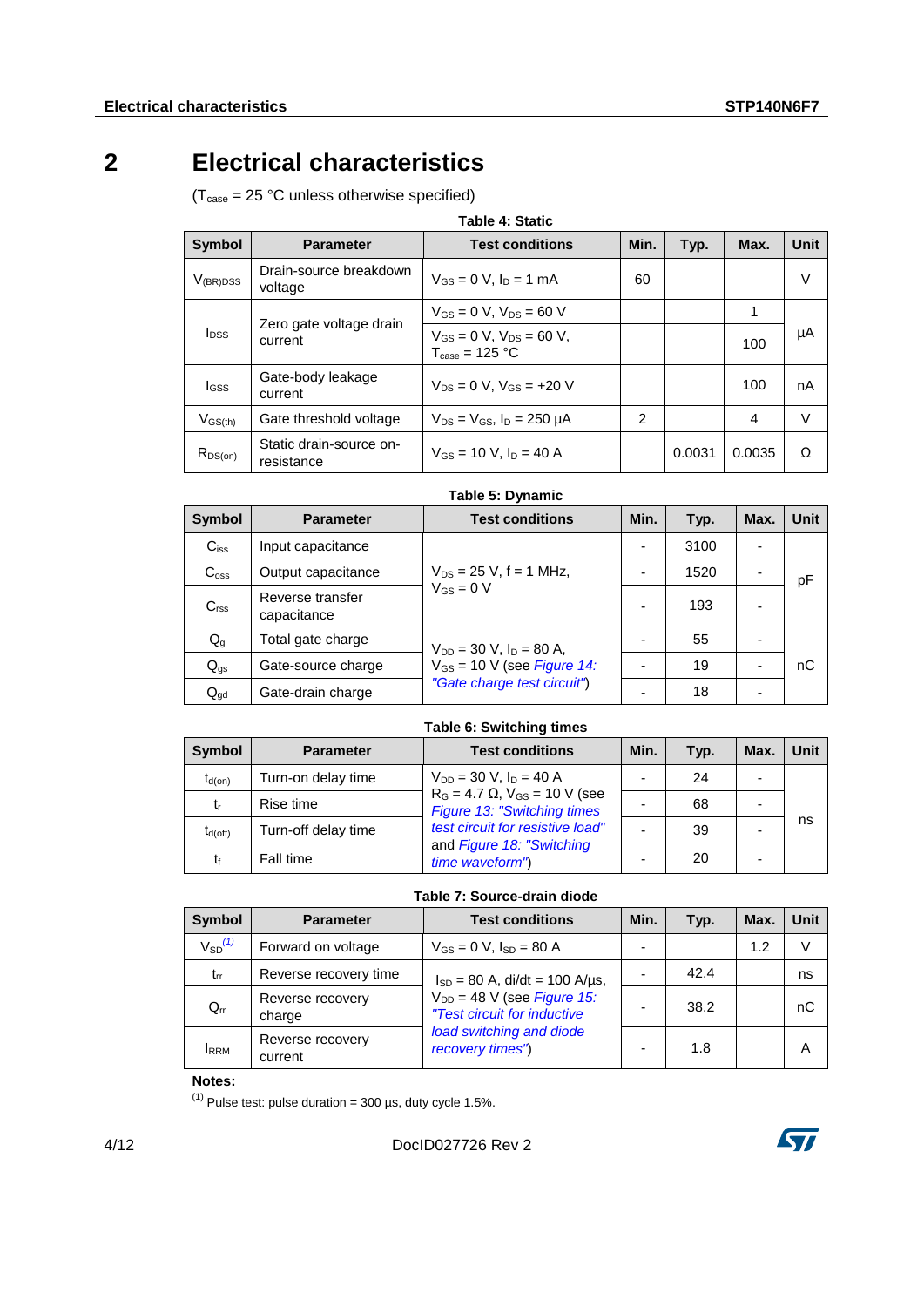ST

## **2.1 Electrical characteristics (curves)**

<span id="page-4-0"></span>





DocID027726 Rev 2 5/12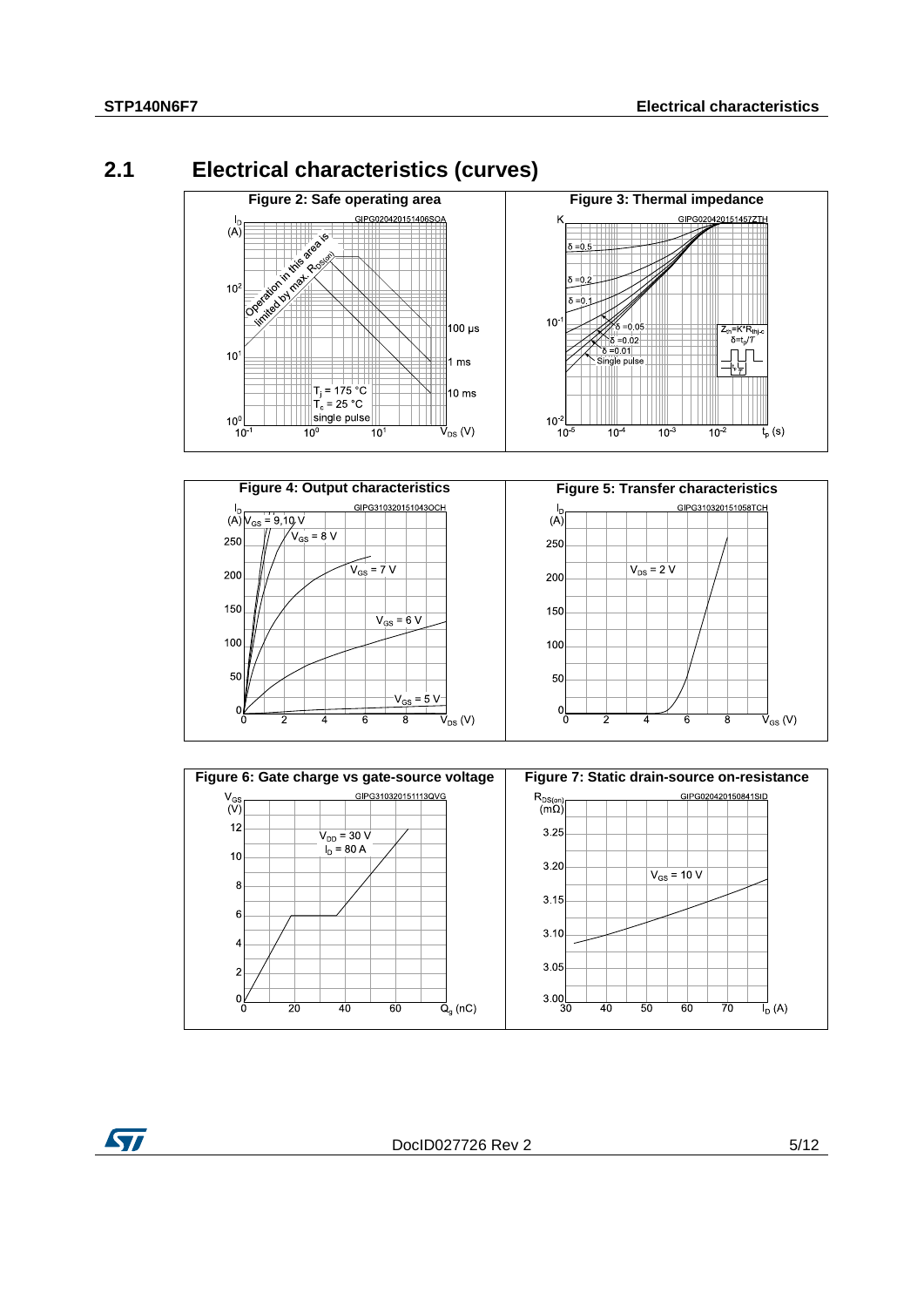#### **Electrical characteristics STP140N6F7**







6/12 DocID027726 Rev 2

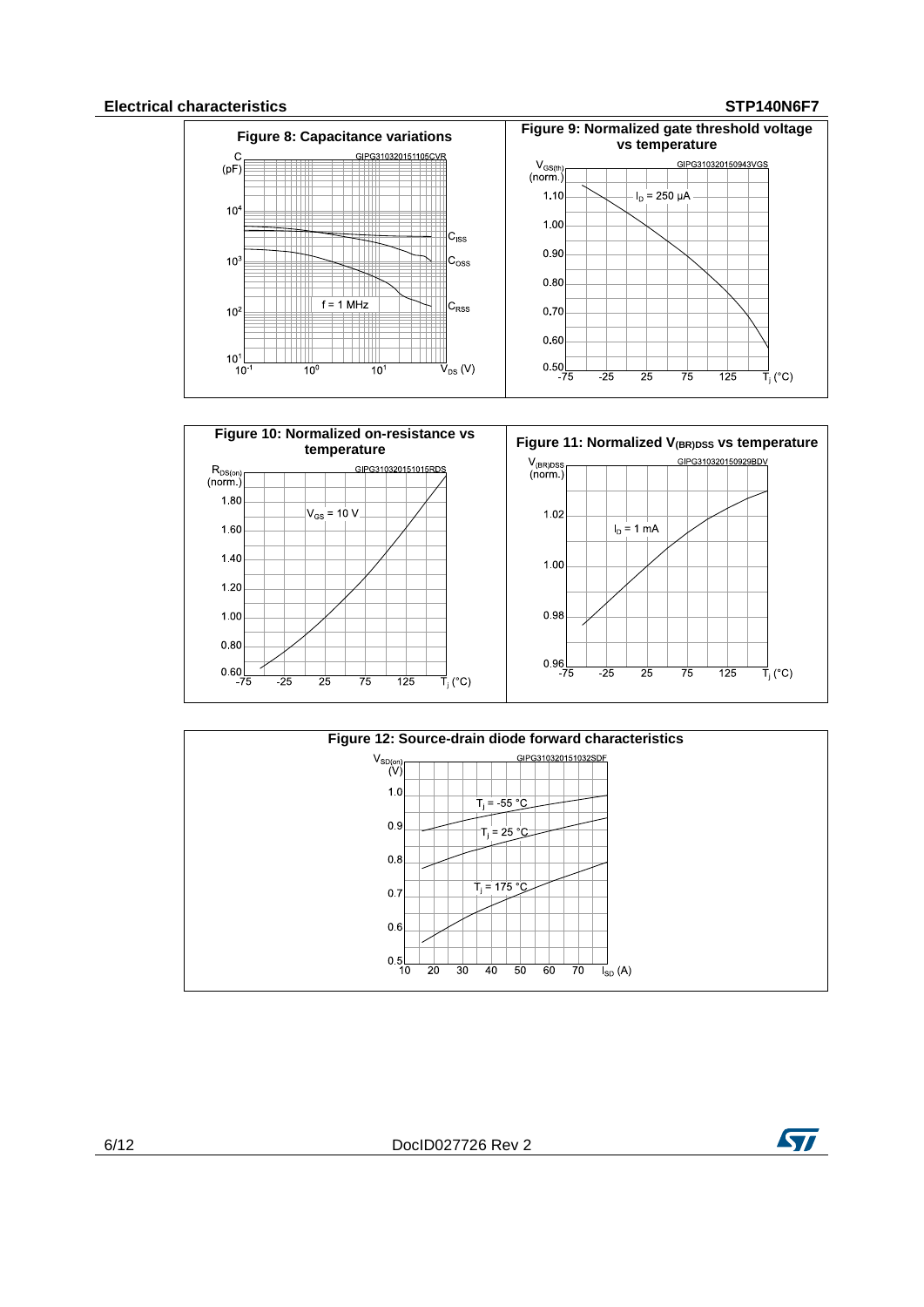ST

## <span id="page-6-1"></span><span id="page-6-0"></span>**3 Test circuits**

<span id="page-6-2"></span>

<span id="page-6-4"></span>

<span id="page-6-3"></span>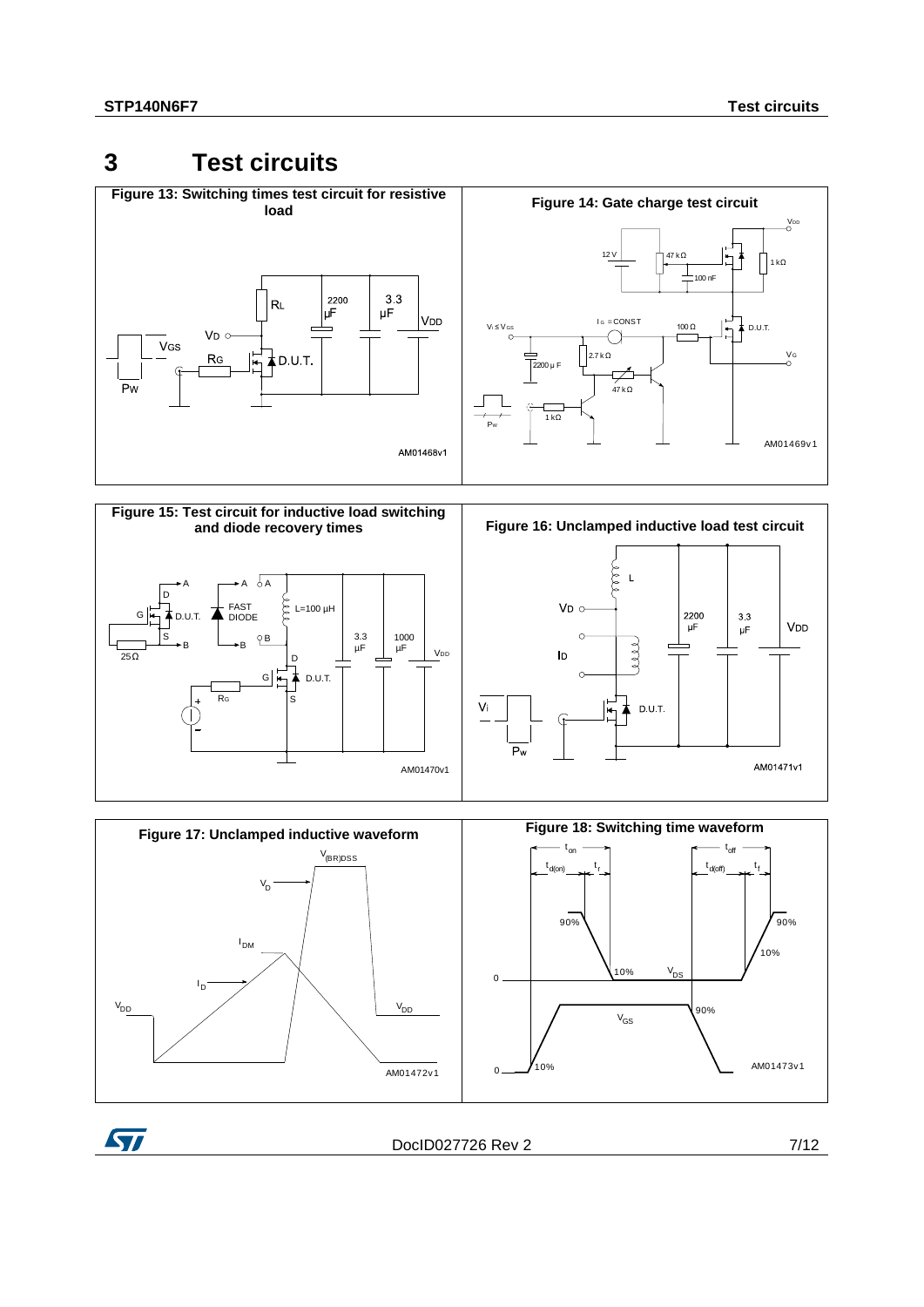## **4 Package information**

<span id="page-7-0"></span>In order to meet environmental requirements, ST offers these devices in different grades of  $ECOPACK^{\circledast}$  packages, depending on their level of environmental compliance.  $ECOPACK^{\circledast}$ specifications, grade definitions and product status are available at: *www.st.com*. ECOPACK® is an ST trademark.

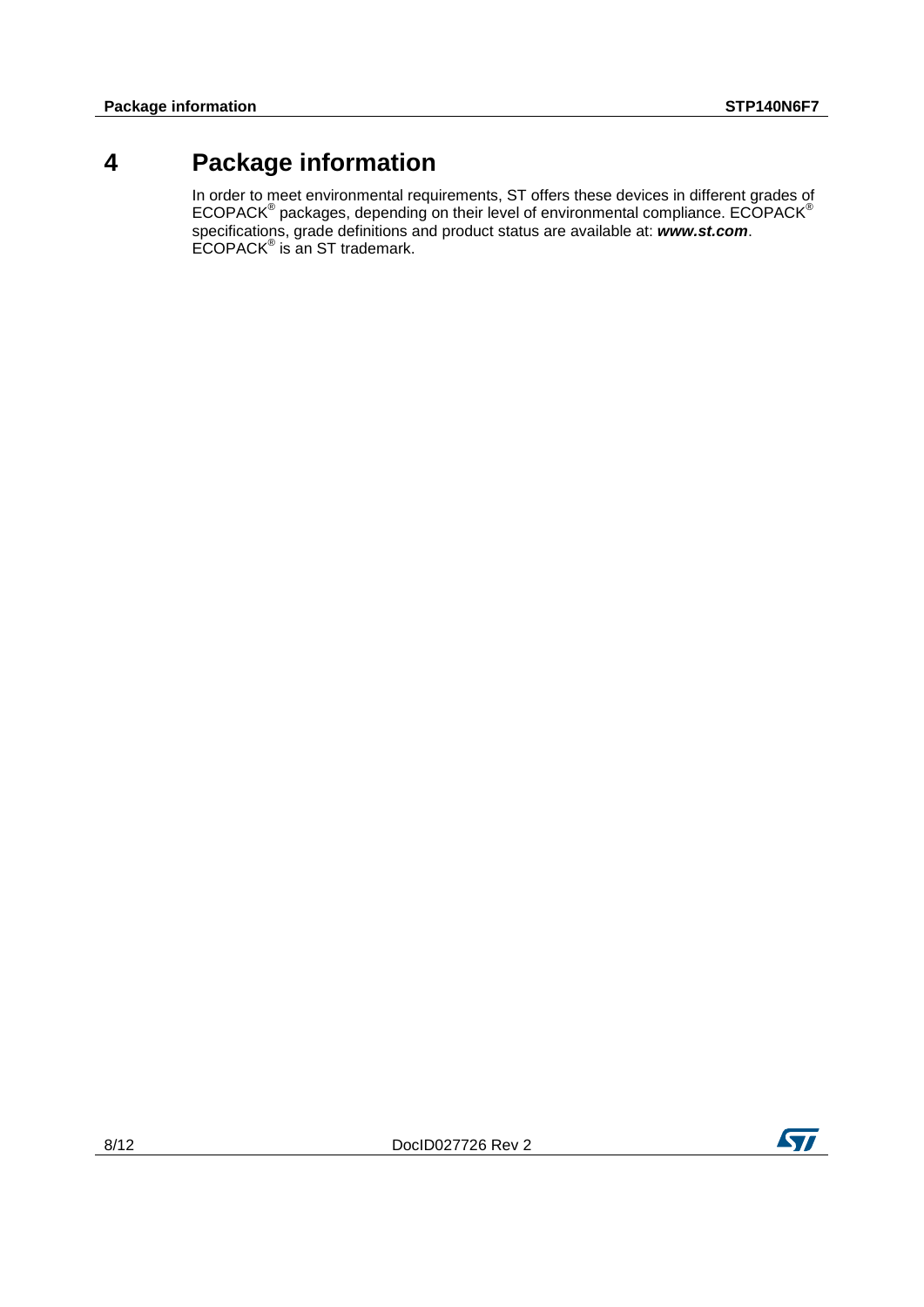ST





<span id="page-8-0"></span>

DocID027726 Rev 2 9/12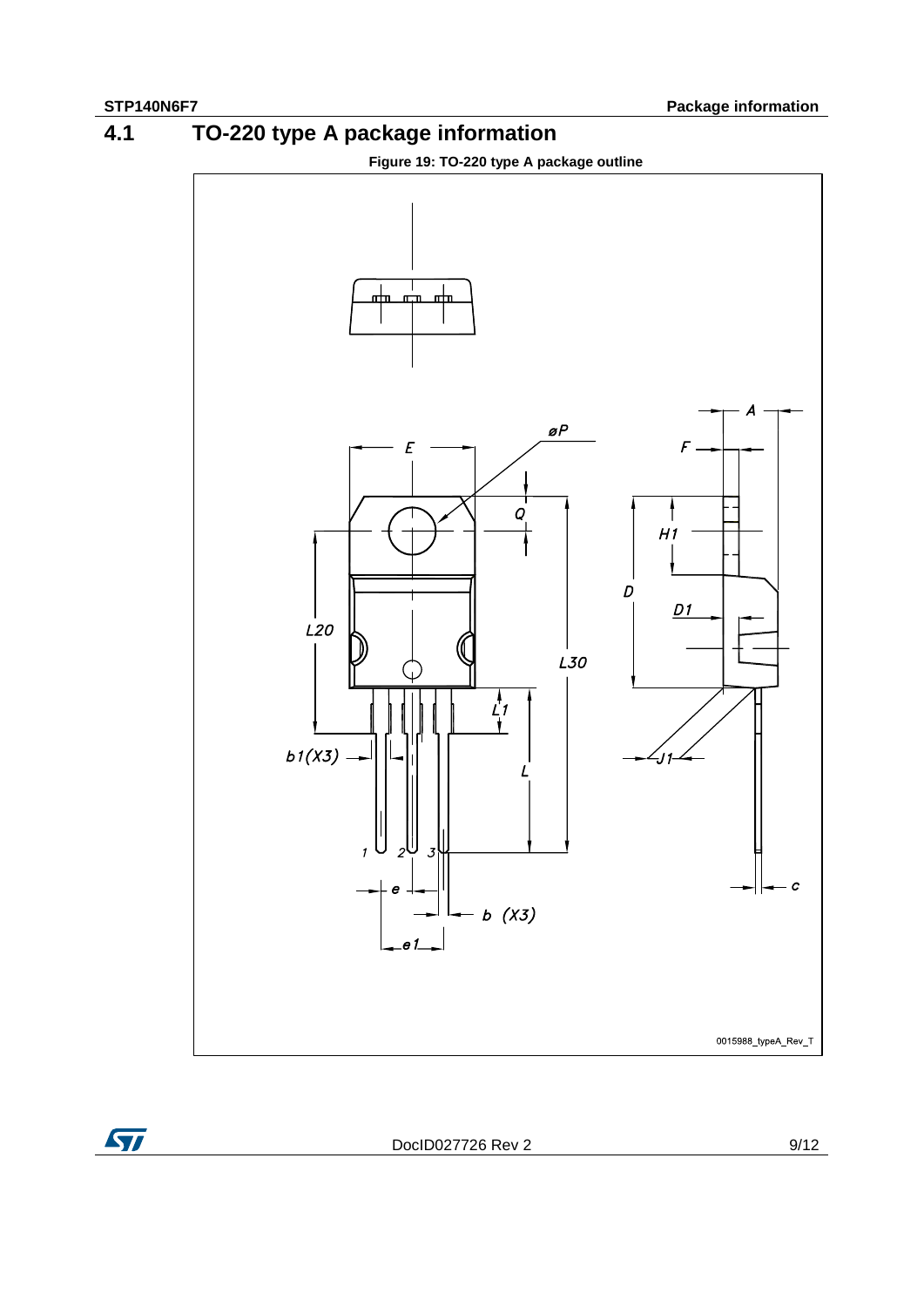### **Package information STP140N6F7**

#### **Table 8: TO-220 type A mechanical data**

| rapic of TO 220 type A meenamedradia               |       |       |          |
|----------------------------------------------------|-------|-------|----------|
|                                                    |       | mm    |          |
| Dim.                                               | Min.  | Typ.  | Max.     |
| $\mathsf A$                                        | 4.40  |       | 4.60     |
| $\sf b$                                            | 0.61  |       | 0.88     |
| b1                                                 | 1.14  |       | 1.70     |
| $\mathbf c$                                        | 0.48  |       | $0.70\,$ |
| D                                                  | 15.25 |       | 15.75    |
| D <sub>1</sub>                                     |       | 1.27  |          |
| $\mathsf E$                                        | 10    |       | 10.40    |
| 2.40<br>$\mathsf{e}% _{0}\left( \mathsf{e}\right)$ |       |       | 2.70     |
| e1                                                 | 4.95  |       | 5.15     |
| $\mathsf F$                                        | 1.23  |       | 1.32     |
| H1                                                 | 6.20  |       | 6.60     |
| J1                                                 | 2.40  |       | 2.72     |
| L                                                  | 13    |       | 14       |
| L1                                                 | 3.50  |       | 3.93     |
| L20                                                |       | 16.40 |          |
| L30                                                |       | 28.90 |          |
| øP                                                 | 3.75  |       | 3.85     |
| Q                                                  | 2.65  |       | 2.95     |

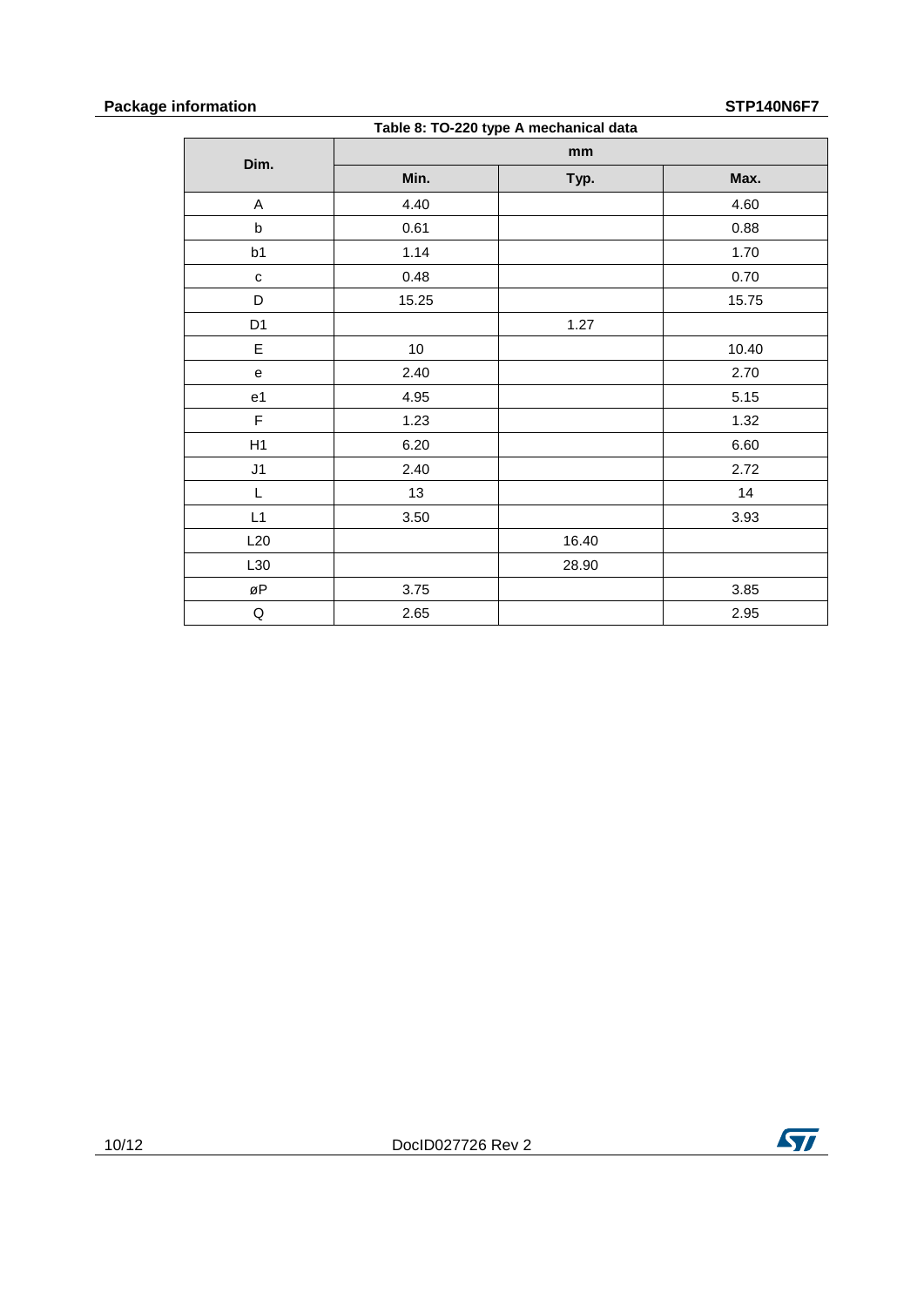## **5 Revision history**

|  | Table 9: Document revision history |  |  |
|--|------------------------------------|--|--|
|--|------------------------------------|--|--|

<span id="page-10-0"></span>

| Date        | <b>Revision</b> | <b>Changes</b>                                      |
|-------------|-----------------|-----------------------------------------------------|
| 07-Apr-2015 |                 | First release.                                      |
| 19-May-2015 |                 | In section 2.1 Electrical characteristics (curves): |
|             |                 | - updated Figure 8: Capacitance variations          |